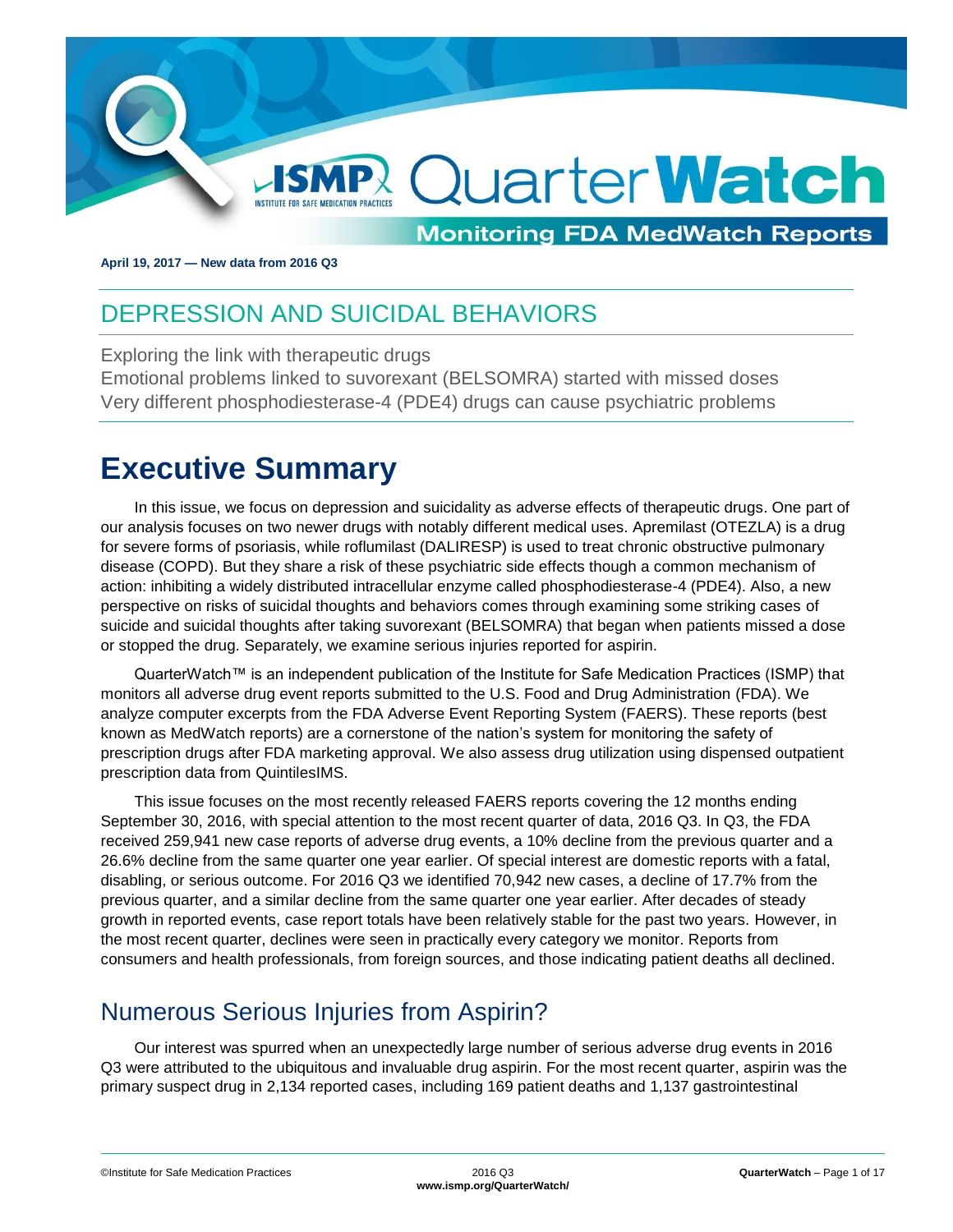hemorrhages. In another ranking of the new quarter of data, aspirin accounted for more serious injuries to U.S. patients 75 years and older than any other therapeutic drug.

Further investigation of the aspirin cases provided a reminder of an important principle of drug safety: The risks of any drug need to be examined with close attention to the medical context for its use. In these cases, the aspirin–which inhibits platelet aggregation–was being combined with other potent inhibitors of the blood-clotting process. In addition to mostly low-dose aspirin, the injured patients were also taking rivaroxaban (XARELTO), warfarin (COUMADIN), apixaban (ELIQUIS), or other drugs that also inhibit blood clots. In this report, we focus on aspirin's contribution to the underlying safety issue of too much blood clot inhibition, and the medical settings in which bleeding risks are highest.

### <span id="page-1-0"></span>Drugs, Depression, and Suicidal Behavior

After decades of intense controversy, today more than 50 drugs have FDA-required warnings that they may cause suicidal thoughts and actions. Those implicated include not only psychiatric drugs that might have a paradoxical effect in some patients, but also a malaria drug (mefloquine), an acne medication (isotretinoin), and drugs to help people quit smoking. Some experts and drug manufacturers still deny a relationship. In this issue, we examine the evidence for three newer drugs as well as the strengths and weaknesses of the scientific tools available to understand how, why, and when drugs may cause depression, suicidal thoughts, and suicidal behaviors.

#### Roflumilast (DALIRESP)

Roflumilast (DALIRESP) was approved in 2011 for reducing exacerbations of chronic obstructive pulmonary disease (COPD), and was first in a new class of drugs that worked by inhibiting a widely distributed intracellular enzyme called phosphodiesterase-4 (PDE4). Inhibiting a chemically related enzyme– PDE5–proved effective in erectile dysfunction, and provided the mechanism of action for drugs such as sildenafil (VIAGRA), tadalafil (CIALIS), and vardenafil (LEVITRA).

After FDA reviewers detected a small but unexpected number of suicides and suicide attempts in clinical trials of roflumilast, the agency required a warning and Medication Guide. Our analysis of the most recent 12 months of FAERS reports confirms and extends the evidence supporting the FDA concern, and demonstrates that the cases observed in clinical trials were not random events or the result of some unrelated factor.

#### Apremilast (OTEZLA)

Apremilast (OTEZLA) was approved in 2014 for the treatment of active psoriatic arthritis, an indication later expanded to include moderate to severe plaque psoriasis. Although targeting completely different disease conditions and based on a different drug effect–on inflammation mediated by the immune system–it shares a basic mechanism of action with roflumilast, inhibiting PDE4.

In its safety assessment of apremilast, FDA reviewers were uncertain whether a small number of cases of depression, suicidal thoughts, or suicidal behaviors was a signal for a drug risk. However, given the agency's experience with roflumilast, and knowledge that PDE4 was also active inside neurons in the brain, the FDA required a cautiously worded warning in the prescribing information and only limited information for patients. On the other hand, our analysis of the most recent 12 months of FAERS reports identified a strong signal for depression, with more than 600 cases and six times the number expected given the overall number of reports received. In this report, we describe why depression as a side effect may have been underestimated in clinical trials only to emerge prominently in postmarketing surveillance.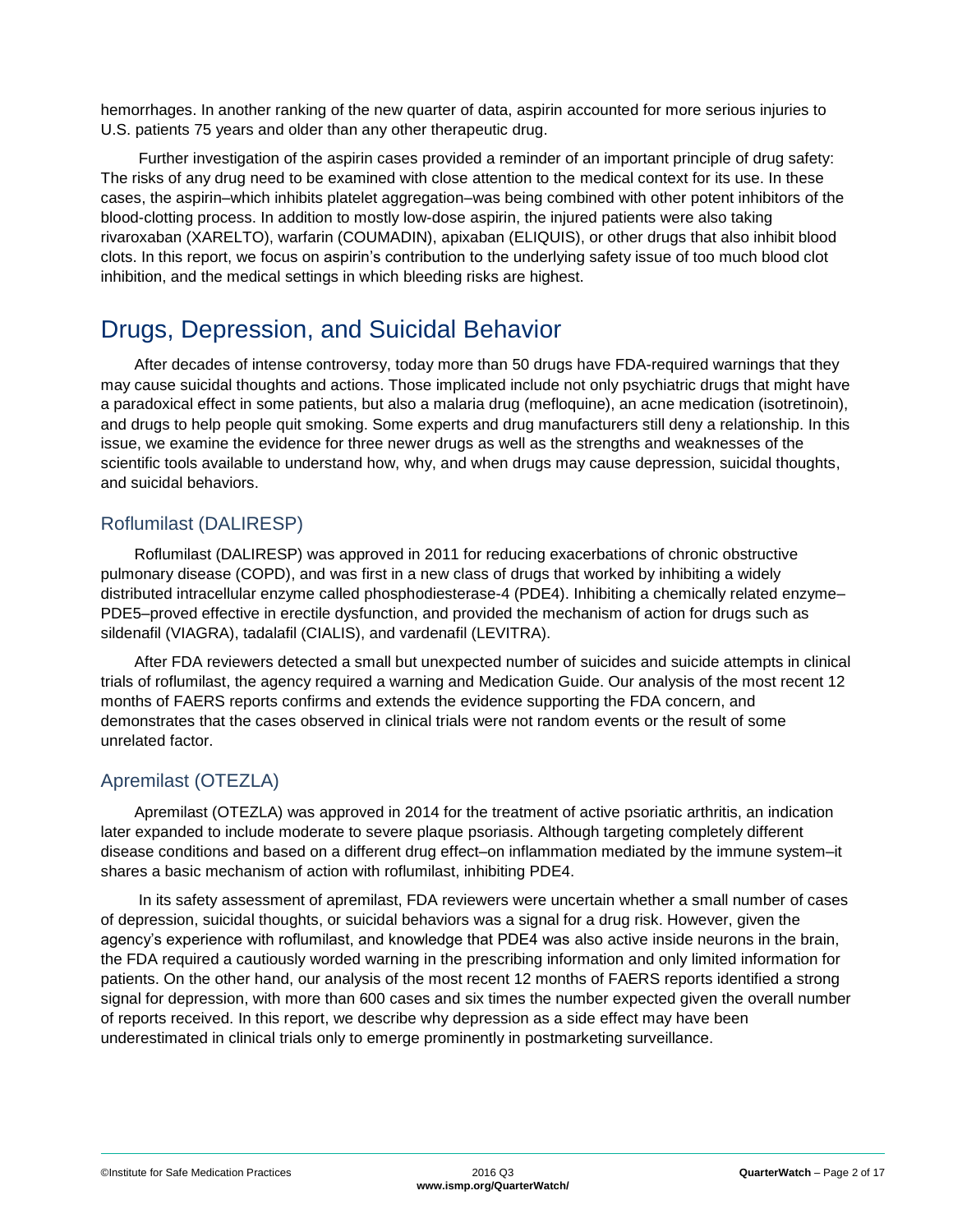#### Suvorexant (BELSOMRA)

When the FDA approved suvorexant (BELSOMRA) in 2014 for the treatment of insomnia, it was the first drug to block two newly discovered neurotransmitters called orexins. The orexin-emitting neurons send wakefulness signals into the complex neural circuits that regulate sleep and waking cycles. The idea was that blocking these wakefulness signals at night would improve sleep.

To assess the risk of suicidal thoughts and behaviors more accurately, the FDA required the use of a specialized assessment tool to systematically query every study patient about these issues during suvorexant premarket Phase 3 testing. In the highest dose group (and at a higher dose than approved), eight cases of suicidal ideation were identified, compared to none in the group taking a placebo. Based on these and other results from clinical trials, the FDA required a warning about suicidal ideation and depression.

Our analysis of the most recent 12 months of FAERS data confirms and extends the clinical trial evidence that suvorexant may cause suicidal thoughts and behaviors. Among 2,290 adverse event reports for suvorexant we identified 8 completed suicides, 11 attempted suicides, and 19 cases of suicidal ideation.

#### Suicide Case Adds Perspective

A tragic suicide case reported to ISMP in which suvorexant was the suspect drug–combined with two cases of suicidal ideation from clinical trials–provide new insights into suicidal thoughts and behaviors that may be caused by therapeutic drugs. Do cases that may be related to a drug effect share distinct characteristics? Are there similar cases reported for other drugs?

In a case examined in detail later and reported to the FDA MedWatch program, a 56-year-old IT specialist became aggressive and hostile to his wife soon after receiving free 20 mg suvorexant sample packs from his physician. This behavior was not typical for him. Relations were severely strained after he struck her without provocation one weekend night, something he had never done before. A few days later he committed suicide with a gun in a shed behind the house.

This case report shared four key features with a series of 26 case reports involving varenicline (CHANTIX) and aggression/violence and suicidality. The varenicline cases were investigated by members of the QuarterWatch team and published in a peer-reviewed medical journal. Key features included: 1) An inexplicable and unprovoked act; 2) a victim who was anyone nearby; 3) problems that began soon after starting treatment; and 4) a common resolution in a suicidal act.

After additional inquiry, a possible difference emerged about this suvorexant case. Because of FDA concerns that suvorexant could impair next-day alertness, patients were warned not to take suvorexant unless they could remain in bed for at least 7 hours. The patient in this suicide case frequently missed doses because of his job, and told his doctor his emotional problems appeared on days he didn't take suvorexant. He assaulted his wife on a day after he had skipped his dose. In addition, the FDA reviews describe two clinical trials cases of suicidal ideation that also occurred after treatment was interrupted.

<span id="page-2-0"></span>Because of the small numbers of cases, the link to a missed dose or discontinuation should be considered a signal requiring further investigation. However, if this is an important event feature, it is likely to have been underestimated in clinical studies because patients were encouraged to take the drug without interruption during the treatment period.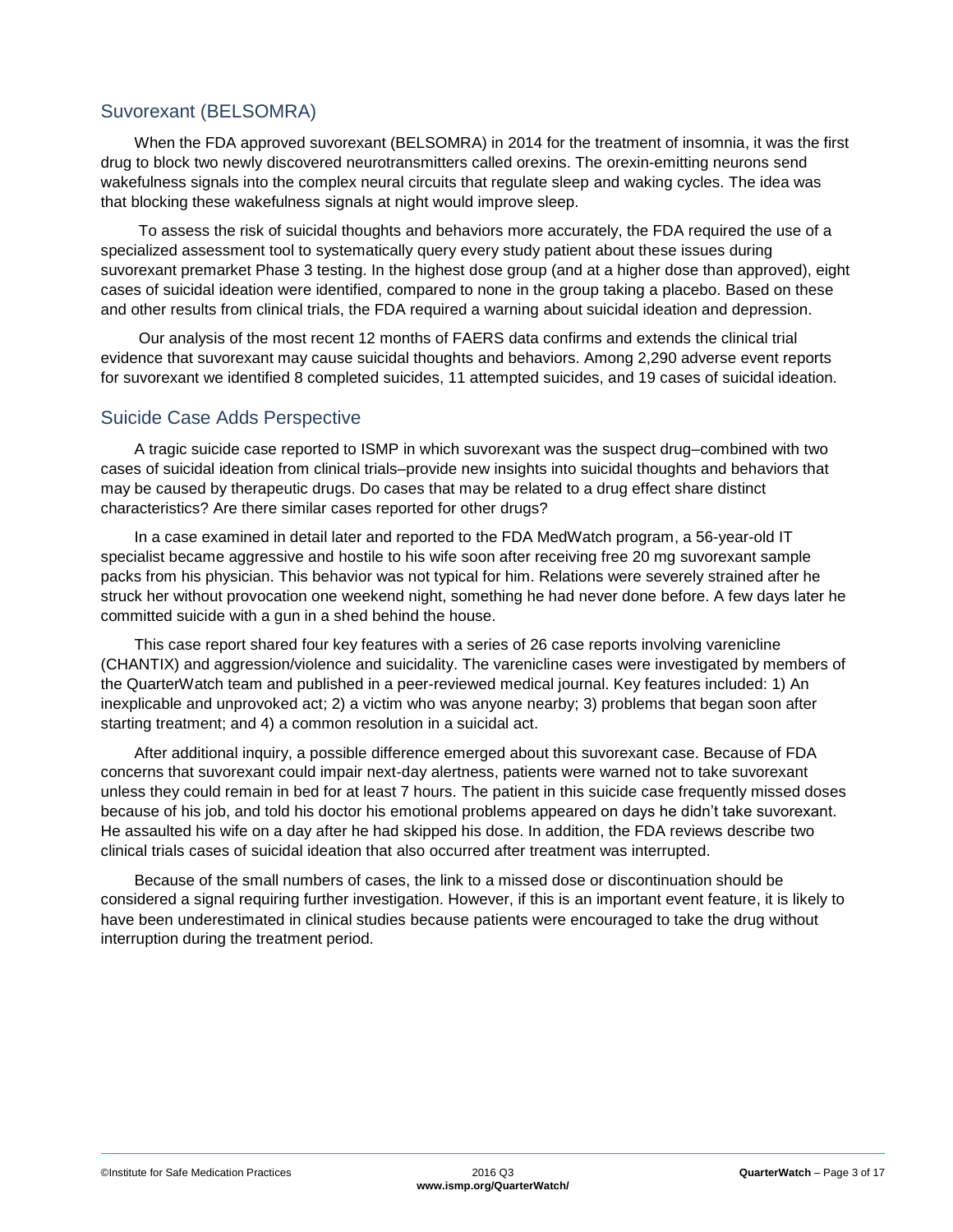### About QuarterWatch Data

Our findings should be interpreted in light of the known limitations of a reporting system that does not collect data systematically. The submission of an individual report does not in itself establish that the suspect drug caused the event described—only that an observer suspected a relationship. While the sheer numbers of case reports have scientific weight, because of variation in reporting rates, the number of reports reveals little about how frequently the events occur in the broader patient population. More complete disclaimers and descriptions of our criteria are included in the Methods Summary section of this report. A disclosure statement expands our description of this project and its staff.

### <span id="page-3-0"></span>**Conclusions**

Depression and suicidality are important adverse drug events but are more challenging to detect and evaluate than harms with clear physical symptoms or laboratory results. Identifying depression and suicidal ideation depends on how patients describe their thoughts and mood, and how systematically they are asked about these problems. The events identified in preapproval testing of the three drugs examined in this issue were few in number–eight cases of suicidal ideation in one instance and three suicides and two suicide attempts in another. The possibility that suvorexant may cause emotional instability on days when a dose is missed is based on three cases. But when large numbers of patients are exposed to a drug, the number of persons affected can also grow large. In the case of varenicline and suicidal and violent behaviors, Pfizer paid approximately \$300 million in damages to an estimated 2,700 patients exposed to this smoking cessation drug during its first three years on the market.

Given these challenges, the FDA evaluations prior to approval were impressive in the detailed accounting of suicidal thought and behavior cases identified, and in the critical evaluation of a signal for suicidal thoughts and behaviors. FDA medical reviewers were alert to the possibility that new PDE4 drugs for respiratory and skin disorders could plausibly have psychiatric side effects, given their mechanism of action. And given inconsistent results in preapproval clinical testing, the agency correctly opted for warnings. Increased use of its assessment tool for learning about suicidal thoughts and behaviors can improve our knowledge of the risks of future drugs, provided that the number of exposed patients is sufficiently large.

For roflumilast and apremilast, our new assessment of postmarketing evidence confirms and extends the findings of the original FDA reviews based on clinical trial data. In addition, a strong signal for depression linked to apremilast seen in adverse event reporting suggests this effect may have been underestimated in clinical trials. Our findings for suvorexant confirm the risks of suicidal thoughts and behavior already identified, and show the need to investigate further the proposition that the risks of these events may be high during days when treatment is interrupted. The prescribing and patient information for all three drugs should be updated to include the confirming information from postmarket surveillance. Improved warnings for patients are needed for both apremilast and suvorexant.

Our findings about the high bleeding risks of aspirin–when combined with other drugs with anticoagulant effects–provide another perspective on a recurring QuarterWatch theme: drugs with anticoagulant effects are the most dangerous outpatient drug treatments in older adults, with injury rates that can exceed 10% of treated patients per year. Reducing these risks should be a major priority in drug safety. Better information and guidance for physicians about when to combine aspirin and other antiplatelet agents with oral anticoagulants is one useful approach with a high probability of reducing hemorrhages caused by these drugs.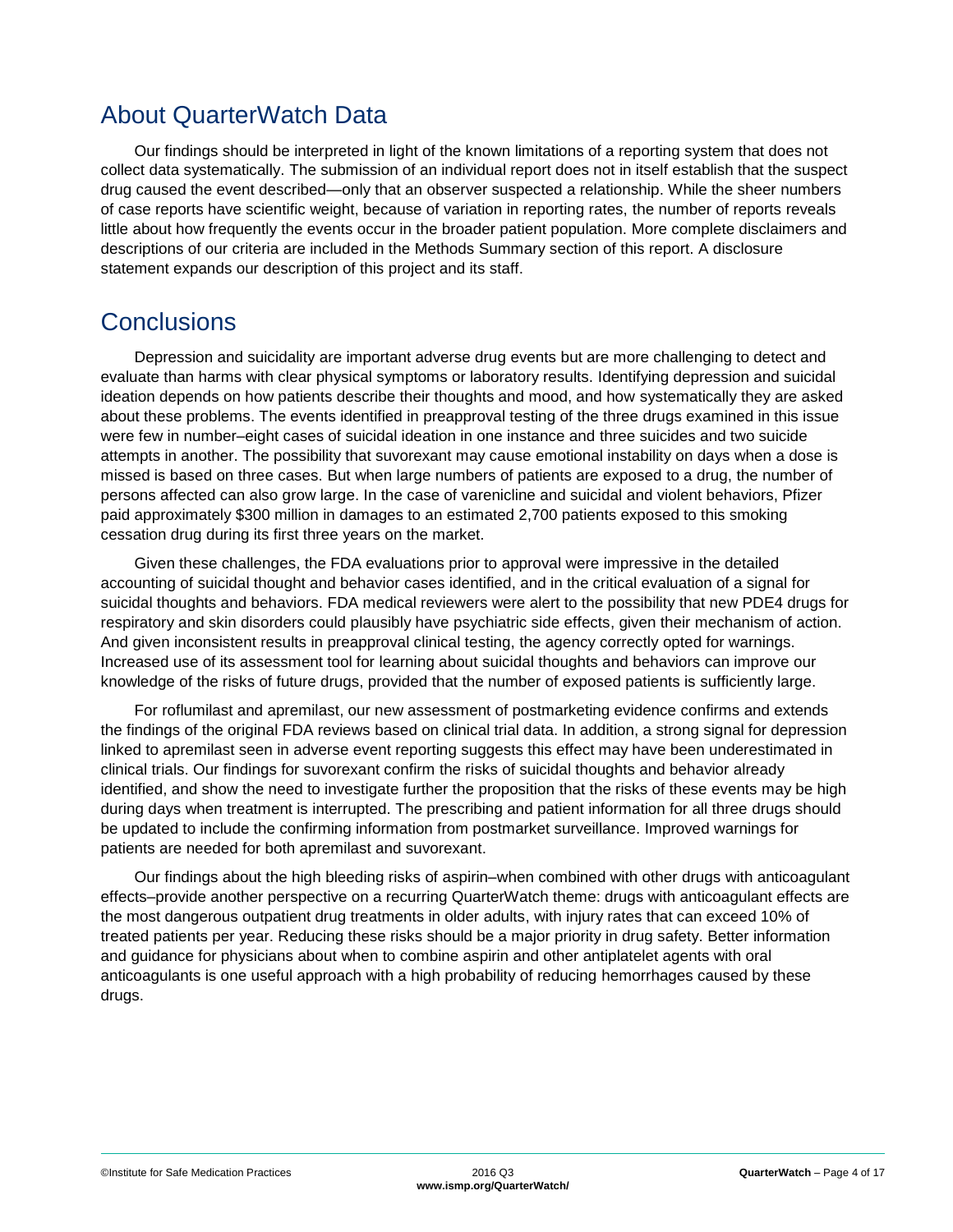#### *QUARTERWATCH* **PROJECT TEAM**

**Thomas J. Moore** Senior Scientist, Drug Safety and Policy, ISMP

**Michael R. Cohen, RPh, MS, ScD (hon)** President, ISMP

**Curt D. Furberg, MD, PhD** Professor Emeritus of Public Health Sciences, Wake Forest University School of Medicine

**Donald R. Mattison, MD, MS** Chief Medical Officer Risk Sciences International

#### **MEDIA INQUIRIES**

**Renee Brehio** ISMP Public Affairs [rbrehio@ismp.org](mailto:rbrehio@ismp.org) 704-831-8822

#### **CORRESPONDENCE AND SCIENTIFIC INQUIRIES**

**Thomas J. Moore** *QuarterWatch* Project Director Institute for Safe Medication Practices 815 King Street, Suite 302, Alexandria, VA 22314 tmoore@ismp.org

### **Contents**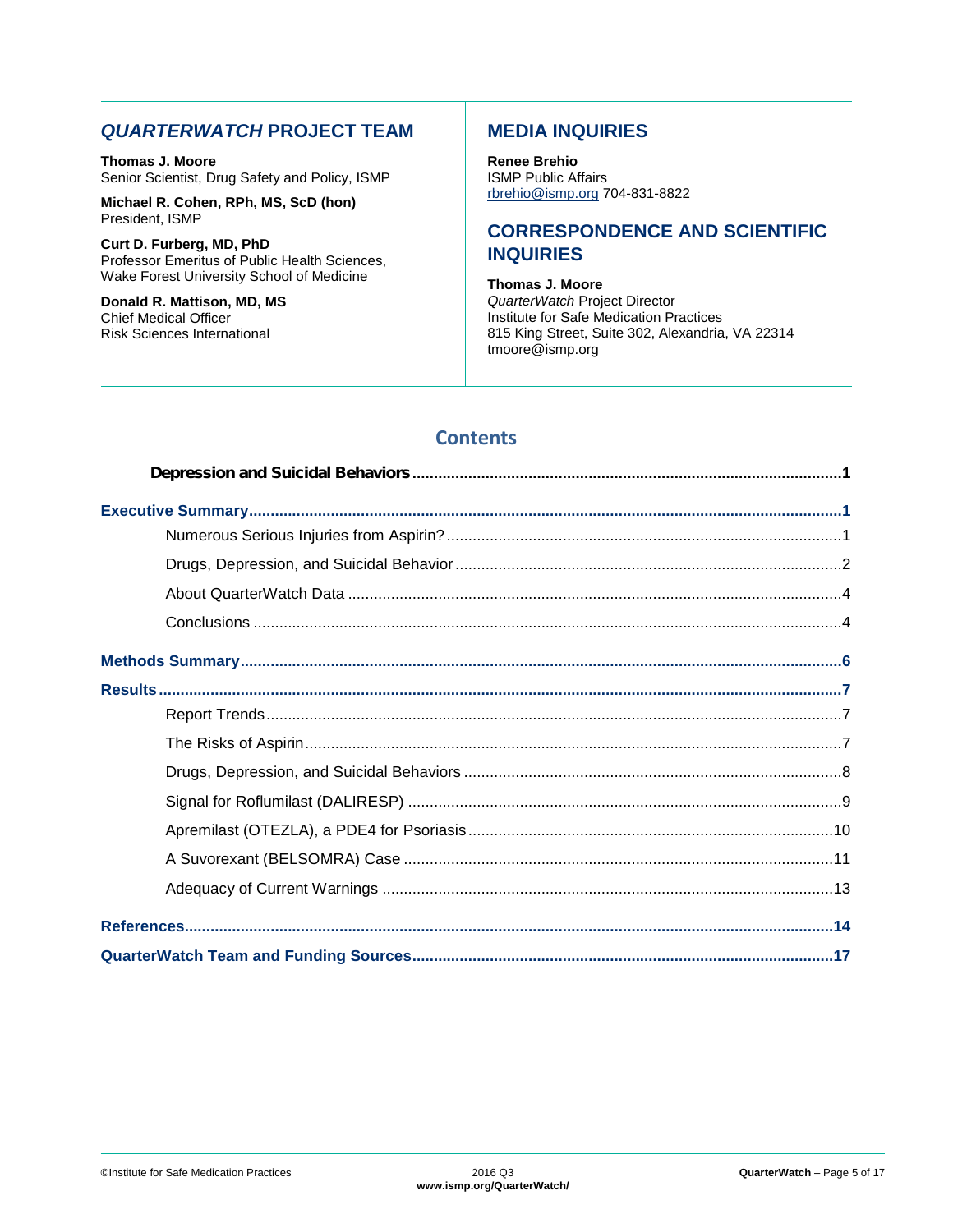# <span id="page-5-0"></span>**Methods Summary**

QuarterWatch monitors the safety of prescription drugs through analysis of adverse drug events reported to FDA by consumers and health professionals, either directly to the agency or through drug manufacturers. The agency releases computer excerpts for research use on a quarterly basis, and these case reports are our primary data source.[1] A full description of our methodology is available on the QuarterWatch pages of the ISMP website. [\(http://www.ismp.org/QuarterWatch/detailedMethods.aspx\)](http://www.ismp.org/QuarterWatch/detailedMethods.aspx)

The severity of the adverse event is classified as serious under FDA regulation[2] if the case report specified an outcome of death, disability, hospitalization, required intervention to prevent harm, was life threatening, or had other medically serious consequences. Cases without these outcomes were classified as not serious, and all new cases were included in this analysis unless indicated otherwise. Earlier QuarterWatch issues have focused primarily on a subset of adverse events, those that are domestic and coded with serious outcomes. We continue to monitor domestic, serious reports as an important subset of all newly released case reports.

In these data, the adverse events reported are described by medical terms selected from the Medical Dictionary for Regulatory Activities (MedDRA), a terminology developed by the pharmaceutical industry to describe adverse events in clinical studies and postmarketing reports.[3] The MedDRA terminology also defines broader categories of adverse events that can include any of a list of more specific and related medical terms. We use these categories, called Standardized MedDRA Queries (SMQs), to identify possible cases of some adverse events.[4] We also group adverse event terms using a MedDRA category called High Level Terms (HLTs) that also combine several related but more specific medical terms. High Level Group Terms (HLGTs) combine several related HLTs, and System Organ Classes combine the terms into 27 broad categories. The QuarterWatch database was updated in November 2016 to MedDRA version 19.1.

To provide context to help interpret the adverse events reported, we assess the patient exposure to drugs based on dispensed outpatient prescription data provided by QuintilesIMS Inc. The data we rely on are an estimate of total non-governmental prescriptions dispensed through retail and mail channels. Our agreement with QuintilesIMS includes the following disclaimer:

"The statements, findings, conclusions, views, and opinions contained and expressed in QuarterWatch are based in part on data obtained under license from a QuintilesIMS information service called the National Prescription Audit™ for 2016 (All Rights Reserved). Such statements, findings, conclusions, views, and opinions are not necessarily those of QuintilesIMS Incorporated or any of its affiliated or subsidiary entities."

Events in QuarterWatch are attributed to the product identified as the primary suspect drug in the case report. The drug names are standardized to drug ingredient names based on the National Library of Medicine's RxNorm terminology.[5] When cited in the text, tables, or charts, the brand name of drugs used is normally the one most frequently indicated on the case reports but may account for a small or large share of the actual reports identified. Unless specified, QuarterWatch does not distinguish dose, route of administration, or extended release and other preparations.

In this report, we compare drugs using the MedDRA Preferred Term of "Suicidal Ideation." This term (rather than completed or attempted suicides) was used to exclude cases where an intentional overdose of a drug (such as acetaminophen) was the means of a suicidal behavior but may not have caused it. To assess signals for drugs with different numbers of reports and different patient exposure, we compare the percentage of reported cases of the event of interest for the study drug with the percentage of events in all other drugs combined using the method of Evans et al.[6] For example, if an event such as nausea occurred in 2% of events for all other drugs combined, but accounted for 4% of events for the drug of interest, we would report that nausea was reported twice as often as expected for the study drug. This comparison is also called the Proportional Reporting Ratio (PRR), and the previous example can be also expressed as a PRR = 2.0.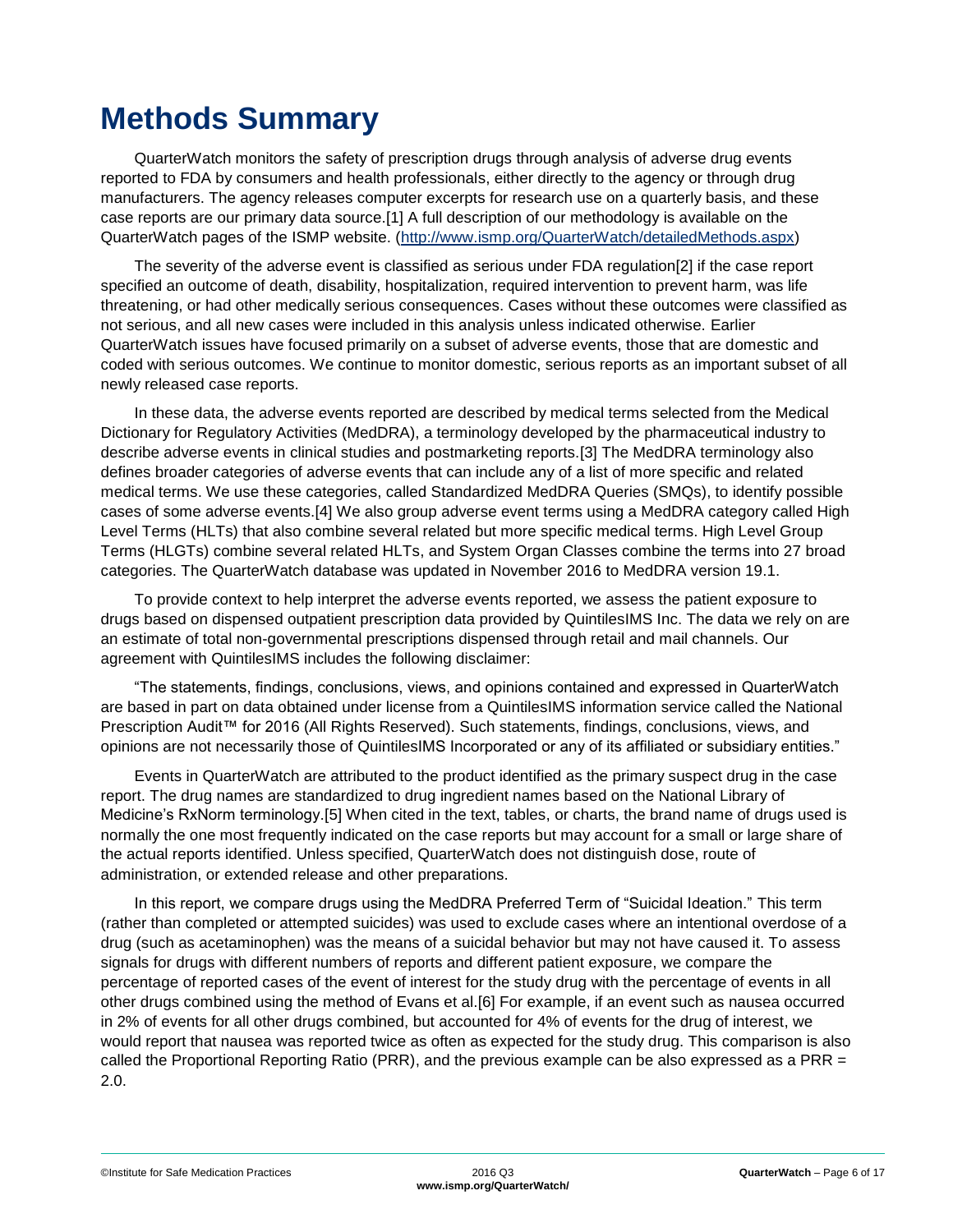# <span id="page-6-0"></span>**Results**

## <span id="page-6-1"></span>Report Trends

After literally decades of steady and substantial increases in the number of injuries and deaths reported to the FDA's Adverse Event Reporting System (FAERS), we are starting to observe reduced numbers of reports across most report categories. In 2016 Q3 the FDA received 259,941 new reports of injury in which 1,403 different drugs were identified as primary suspect. The overall number of reports was 10% lower than in the previous quarter; the number of serious injuries occurring in the U.S. was 17.7% lower; and foreign reports of serious injuries were 11.6% lower. In addition, cases initially reported by consumers declined 9.7% and those from health professionals, 9.4%. The total number of reports have now declined in three of the last four calendar quarters.

For many years, much of the rapid growth in FAERS reporting could be attributed to factors that were not related to the safety of the 1.1 billion outpatient prescriptions filled every calendar quarter. Because

| companies marketing drugs in the U.S. are                                                                                                                                                                                                                                                                                                                                                                                                                                                                                                                                                                                                                                                                                                                      | Table 1. Changes in FAERS reports, 2016 Q2-Q3 |                     |         |                  |
|----------------------------------------------------------------------------------------------------------------------------------------------------------------------------------------------------------------------------------------------------------------------------------------------------------------------------------------------------------------------------------------------------------------------------------------------------------------------------------------------------------------------------------------------------------------------------------------------------------------------------------------------------------------------------------------------------------------------------------------------------------------|-----------------------------------------------|---------------------|---------|------------------|
| required to report all serious cases from any                                                                                                                                                                                                                                                                                                                                                                                                                                                                                                                                                                                                                                                                                                                  | Category                                      | 2016 Q <sub>2</sub> |         | 2016 Q3 % change |
| country, globalization of the pharmaceutical                                                                                                                                                                                                                                                                                                                                                                                                                                                                                                                                                                                                                                                                                                                   | New case reports                              | 288,800             | 259,941 | $-10.0%$         |
| industry increased the number of foreign                                                                                                                                                                                                                                                                                                                                                                                                                                                                                                                                                                                                                                                                                                                       | Domestic, serious                             | 86,191              | 70,942  | $-17.7%$         |
| cases flowing into the FDA system.                                                                                                                                                                                                                                                                                                                                                                                                                                                                                                                                                                                                                                                                                                                             | Domestic, non-serious                         | 126,392             | 122,841 | $-2.8%$          |
| Mandatory submission of manufacturer<br>reports through one electronic portal as well                                                                                                                                                                                                                                                                                                                                                                                                                                                                                                                                                                                                                                                                          | Foreign, serious                              | 73,844              | 65,244  | $-11.6%$         |
| as improvements in the FDA's computer                                                                                                                                                                                                                                                                                                                                                                                                                                                                                                                                                                                                                                                                                                                          |                                               |                     |         |                  |
| infrastructure increased the number of                                                                                                                                                                                                                                                                                                                                                                                                                                                                                                                                                                                                                                                                                                                         | Initial reporter                              |                     |         |                  |
| domestic reports for injuries that were not                                                                                                                                                                                                                                                                                                                                                                                                                                                                                                                                                                                                                                                                                                                    | Consumer                                      | 119,577             | 107,937 | $-9.7%$          |
| serious. Despite across-the-board declines in                                                                                                                                                                                                                                                                                                                                                                                                                                                                                                                                                                                                                                                                                                                  | Health professional                           | 81,273              | 73,649  | $-9.4%$          |
| 2016 Q3, the 259,941 new cases were still                                                                                                                                                                                                                                                                                                                                                                                                                                                                                                                                                                                                                                                                                                                      |                                               |                     |         |                  |
| 4.8 times higher than in the same quarter 10                                                                                                                                                                                                                                                                                                                                                                                                                                                                                                                                                                                                                                                                                                                   | Report source                                 |                     |         |                  |
| years ago, when 54,249 new cases were                                                                                                                                                                                                                                                                                                                                                                                                                                                                                                                                                                                                                                                                                                                          | Direct to FDA                                 | 14,965              | 11,688  | $-21.9%$         |
| reported.                                                                                                                                                                                                                                                                                                                                                                                                                                                                                                                                                                                                                                                                                                                                                      | Through manufacturer                          | 273,835             | 248,253 | $-9.3%$          |
|                                                                                                                                                                                                                                                                                                                                                                                                                                                                                                                                                                                                                                                                                                                                                                |                                               |                     |         |                  |
| <b>The Risks of Aspirin</b>                                                                                                                                                                                                                                                                                                                                                                                                                                                                                                                                                                                                                                                                                                                                    |                                               |                     |         |                  |
| Given that most people would place aspirin near the bottom of any list of potentially dangerous drugs,<br>we were surprised to discover it at or near the top of several risk rankings for 2016 Q3. Among serious<br>injuries for U.S. adults 75 years and older, it ranked first among regularly monitored drugs, with 730 reports.<br>In a ranking of all regularly monitored drugs and serious injuries in the U.S., it ranked No. 4, with 1,829<br>reports of death, hospitalization, or other serious injury among 2,134 reports overall. The report rankings<br>remained high when we excluded vague reports, reports from consumers, and reports that might indicate a<br>patient death without investigation of whether the drug might have caused it. |                                               |                     |         |                  |
| Further investigation revealed this safety signal was a genuine one, but required careful interpretation.<br>Aspirin, in addition to relieving headaches, minor pains, and fever, has a potent effect on the formation of<br>blood clots. In the standard Ivy assay of bleeding time, aspirin increased the time to form a clot from a mear<br>of 5 minutes to 9 minutes, and to as much as 21 minutes in some patients.[7] With this effect in mind,                                                                                                                                                                                                                                                                                                          |                                               |                     |         |                  |

### <span id="page-6-2"></span>The Risks of Aspirin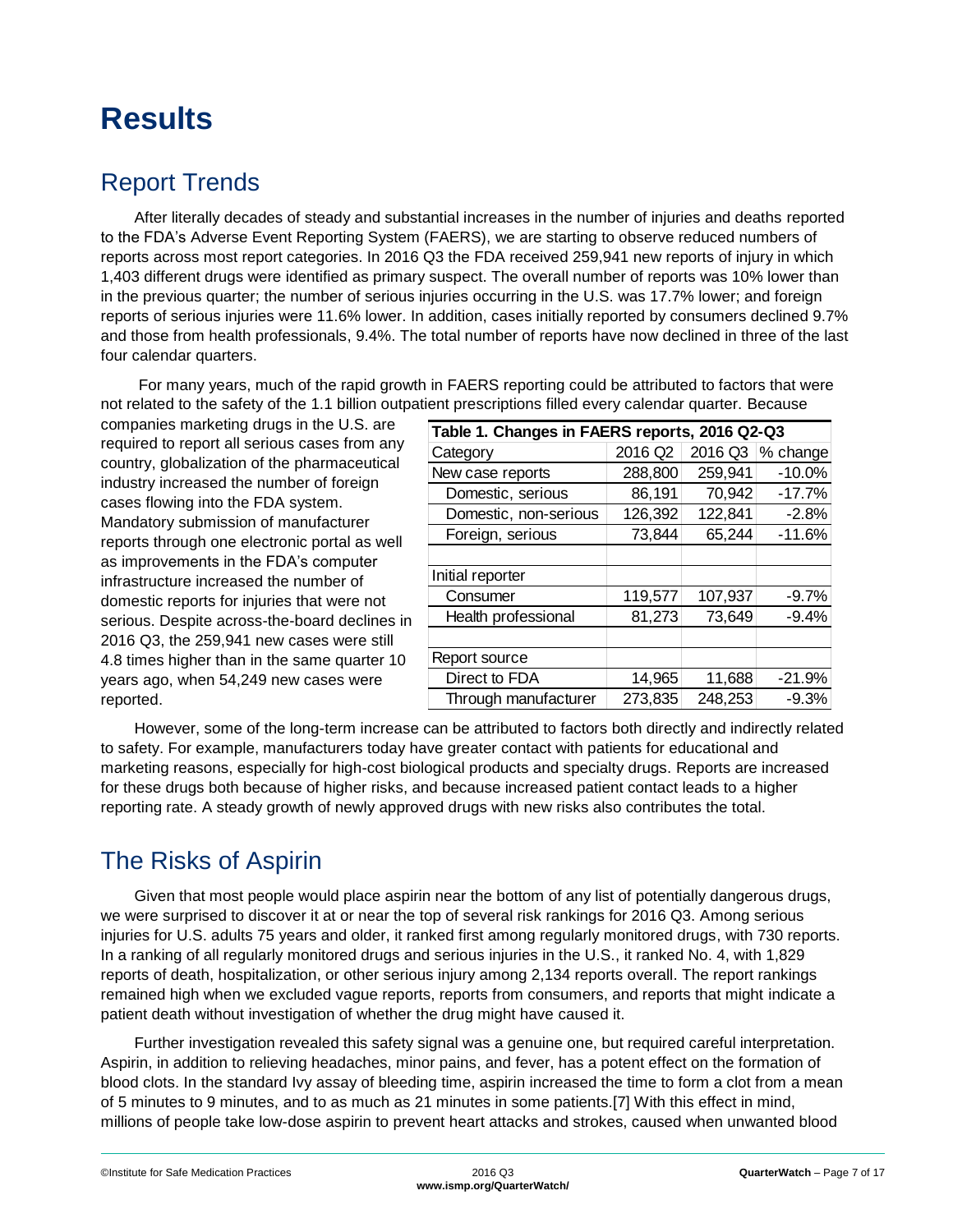clots form in arteries supplying blood to the heart and brain. The biological effect is to prevent platelets from clumping together at the site of vascular injury. But in some patients, the adverse effect is unwanted bleeding. The risk of severe bleeding is even greater when an anti-platelet agent is combined with a thrombin inhibitor that prevents formation of the thrombin threads that complete a blood clot.

In the newly reported aspirin cases that drew our attention, aspirin was being combined with one or more of nine potent anticoagulants, notably rivaroxaban (XARELTO), warfarin (COUMADIN), apixaban (ELIQUIS), and enoxaparin (LOVENOX). Not surprisingly, 87.4% of the aspirin case reports indicated hemorrhage had occurred.

The risks of combining blood clot inhibiting agents are high. Our previous study of dabigatran (PRADAXA) reported that combining the drug with a platelet inhibitor such as aspirin doubled the risk of severe bleeding.[8] Studies of apixaban showed that adding aspirin increased the risk of bleeding 2- to 4 fold.[9] Given that long-term administration of anticoagulants such as those combined with aspirin causes bleeding in 10-15% of patients per year,[10] and life-threating hemorrhages in 2-4% of patients, reducing the risk of anticoagulants continues to be a major drug safety priority. The FDA should sponsor a reanalysis of the extensive clinical trials data on anticoagulants with a goal of identifying appropriate use of dual therapy with aspirin and other antiplatelet agents with anticoagulants.

### <span id="page-7-0"></span>Drugs, Depression, and Suicidal Behaviors

For more than 25 years, regulators, drug companies, psychiatrists, lawyers, victims, and survivors have debated whether some drugs can cause people to become depressed, violent, or suicidal. The issue first arose to prominence in 1990 with the rapid rise of serotonin reuptake inhibitors (SSRIs) to treat depression. A published scientific report [11] evaluated six patients who became suicidal soon after starting fluoxetine (PROZAC). Court cases involving violence attributed to drugs soon followed. After more than 10 years in which both industry and the FDA mostly denied that drugs could trigger such behavior, the tide began to turn. Starting in 2004 the FDA began adding cautiously worded warnings to many drugs, notably antidepressants and anticonvulsants/mood stabilizers. In 2010 the agency began to require manufacturers to assess this risk in the clinical trials of some new drugs.[12] By 2011 more than 50 drugs had some form of warning about suicidal behaviors [13] and a few have cautious language involving the possibility of violence. From time to time, industry or its allies have pressed to remove suicidal behavior warnings, [14] claiming they have a "chilling" effect on the drugs' use. In the case of varenicline (CHANTIX), Pfizer succeeded in persuading the FDA to moderate a warning [15] after a two-year campaign. Although the era of outright denial has now ended, surprisingly little is known about these drug-related events, how often they occur, what other factors might contribute, and whether they have telltale characteristics that might indicate a drug role. In this issue of QuarterWatch we focus on three recently approved drugs to explore what can be learned about these adverse drug events with the tools now available.

#### PDE4: A New Mechanism of Action

Cyclic adenosine monophosphate (cAMP) is a widely distributed enzyme in animal cells and activates various other cellular functions in neurons, the immune system, and blood vessels. cAMP is called a second messenger because it is released when hormones and other signaling proteins trigger receptors in the cell membrane, which releases cAMP.[16] In addition, cAMP can be deactivated by a family of cellular enzymes called phosphodiesterases (PDEs). Therefore, a drug that inhibits PDE in effect stimulates cell activity because the cAMP becomes active longer and in greater concentrations. Among the multiple effects of caffeine is its action as a non-specific PDE inhibitor.[17] However, at least 11 different PDE subtypes have been identified, with the major variants numbered PDE1-PDE5.[18] One became famous. The first PDE5 inhibitor was sildenafil (VIAGRA), which works in some kinds of sexual dysfunction by increasing blood flow to the penis. In a classic example of a drug having many effects–not just the desired effect–PDE5 is also active in blood vessels in the eye, and side effects involving impaired vision and blindness have been reported for sildenafil.[19]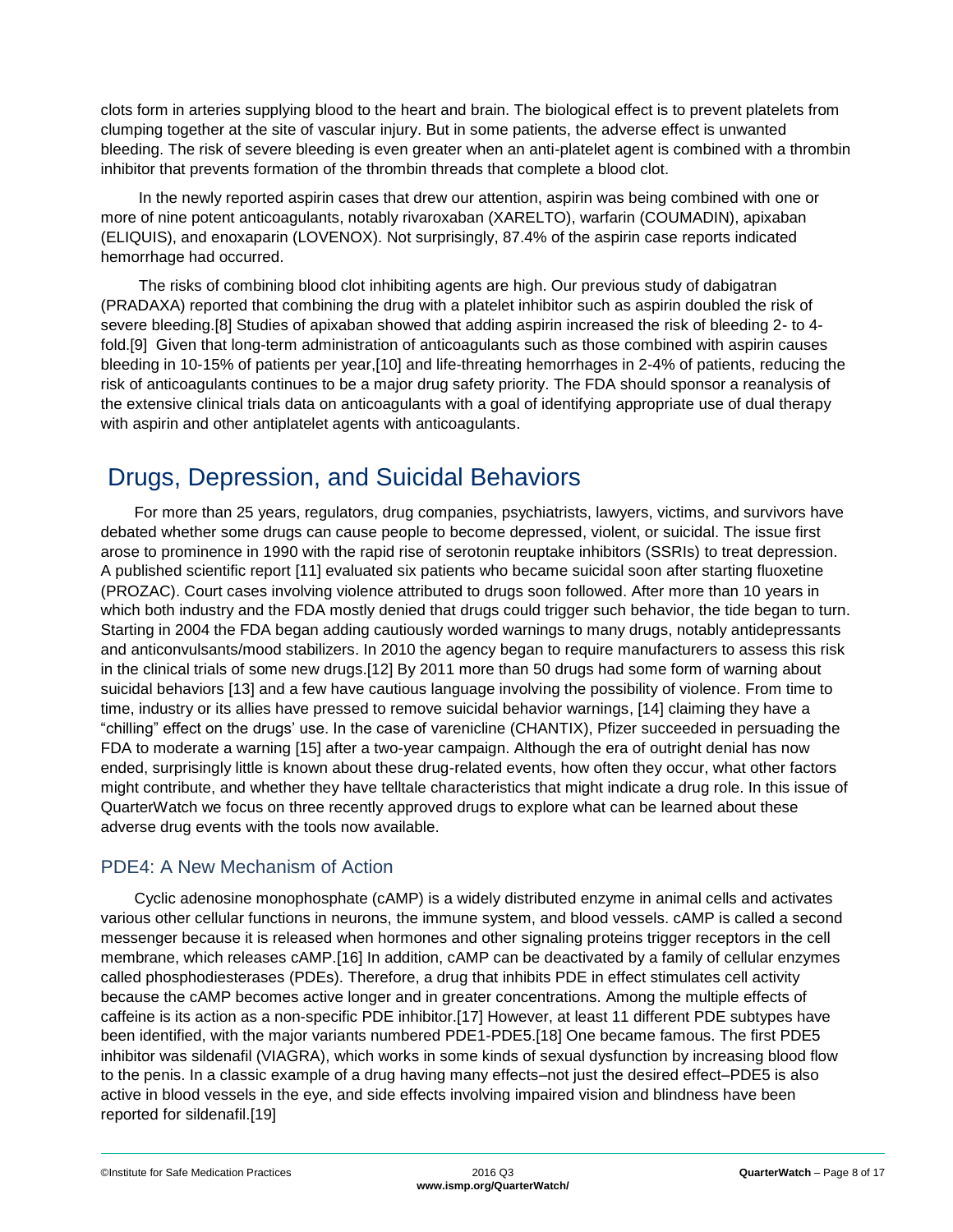The next major drug target was PDE4. The initial focus on PDE4 inhibitors was based on its high levels of activity in neurons in the brain. Early studies in mice suggested a dramatic improvement in learning and memory.[20] By 2008 PDE4 was on a list of potential neuroenhancers.[21] The first PDE4 inhibitor and prototypical molecule was rolipram, and it was intended to be an antidepressant.[18] However, rolipram failed as an antidepressant, the published reason being unacceptable levels of nausea and vomiting–again because PDE4 is also active in the tissues of the gastrointestinal (GI) tract. It is another example in which a drug targeting a widely distributed enzyme such as PDE4 has many effects beyond the desired one. With further research and testing, other PDE4 inhibitor variants proved to have additional effects deemed beneficial. Roflumilast (DALIRESP) proved to have benefits in COPD and is marketed by AstraZeneca. Apremilast (OTEZLA) was a PDE4 approved for two forms of psoriasis because it apparently retarded inflammatory actions in the immune system. It is marketed by Celgene. However, it was expected that both new PDE4 inhibitors would also have activity in the brain and the GI tract, and in fact both effects were observed.

### <span id="page-8-0"></span>Signal for Roflumilast (DALIRESP)

The 15-year clinical development of the first approved PDE4 inhibitor, roflumilast (DALIRESP), might be described as a drug with a new mechanism of action in search of a disease to treat. By the time it was approved in in 2011, it had been tested in 114 clinical trials enrolling 24,000 subjects, including trials for asthma, osteoarthritis, rheumatoid arthritis, Type 2 diabetes, and allergic rhinitis.[22] For its ultimately approved use–chronic obstructive pulmonary disease (COPD)–it was tested in 18 different trials with 11,965 patients taking the drug or a placebo.

The signal for suicidal behaviors, however, came from a small number of spontaneously reported events in the trials and illustrated the problems that have surrounded the assessment of these events for decades. In the COPD development program, three patients on the active drug committed suicide and two patients attempted suicide, versus none in the placebo group.[22] In a population not being treated for a mental disorder, five cases were deemed large enough for the FDA to require a warning in the prescribing information for physicians, and a mandatory Medication Guide for patients.[23] But five cases were still a small number and the sponsor (then Forest Pharmaceuticals) noted that in some cases the events occurred after treatment was discontinued.[24] In addition, the studies lacked the statistical power to establish a statistically significant effect.

#### Adverse Event Signal

In the most recent 12 months of data for roflumilast we observed a confirming signal for suicidal and self-injurious behaviors. Among the 176 reports of all types of adverse events were 11 cases in the suicidal and self-injurious behavior High Level Term (HLT) group, including 7 cases of suicidal ideation, 3 suicide attempts, and 1 completed suicide. To compare roflumilast with other drugs, we focused on reports of suicidal ideation; despite the small total number of reports, we found that roflumilast accounted for 7.8 times the number of suicidal ideation reports that would have been expected based on the results for all other drugs combined. In addition, we identified 5 cases of depressive disorders, but this small number could have occurred by chance.

Prescription volume for roflumilast was a mean of 62,000 patients per month, according to dispensed outpatient prescription data from QuintilesIMS. The number of total patients exposed would be larger because of treatment starts and stops during the 12-month period.

In conclusion, the link of roflumilast with suicidal thoughts and behaviors is plausible based on its mechanism of action inhibiting PDE4; events were observed in clinical trials and further confirmed in the latest FDA FAERS reports.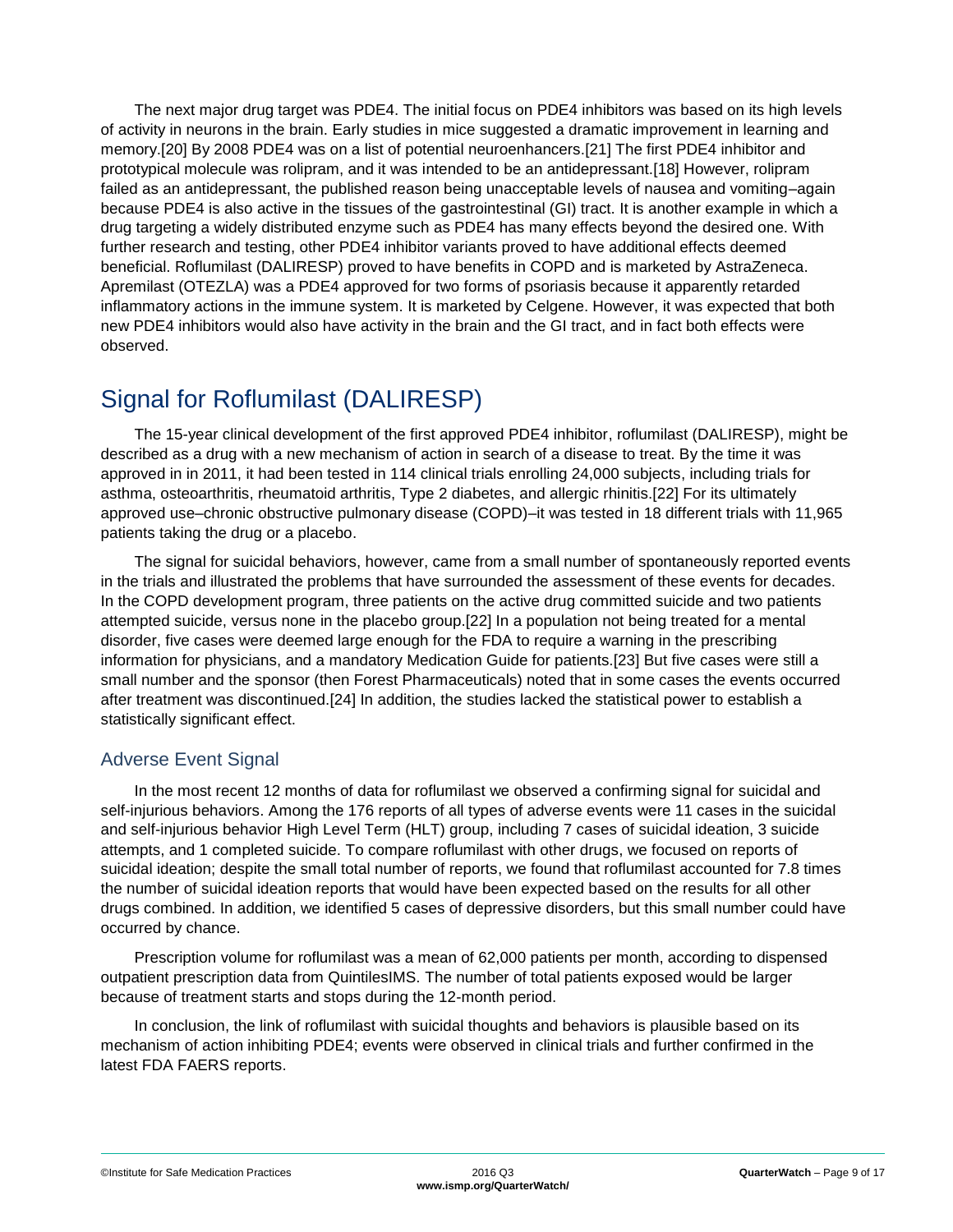## <span id="page-9-0"></span>Apremilast (OTEZLA), a PDE4 for Psoriasis

In 2014, apremilast became the second PDE4 inhibitor to win FDA approval, and its initial disease target was entirely different–a severe form of psoriasis called psoriatic arthritis.[25] Given the signal seen for the first approved PDE4, roflumilast, both the FDA and the manufacturer, Celgene, focused on adverse events of depression, suicidal thoughts, and suicidal behaviors. However, the analysis was limited by the relatively small number of patients in the two pivotal clinical trials, a total of 1,493 patients with 998 receiving only one of two dosage levels of the active drug. The number of events related to these psychiatric side effects was also small. Two cases of suicidal thoughts or attempts were identified in the group receiving 20 mg of apremilast, compared to zero in the placebo group. For depression that was severe enough to result in discontinuation, three cases occurred in the apremilast 20 mg group, and zero in the placebo group. However, two FDA reviewers questioned whether these were signals of a drug effect. [26] No similar imbalance was seen in the higher-dose patients, the 30 mg group. This was the opposite of an expected dose-response effect, which predicts more frequent events with increasing doses. Furthermore, just one completed suicide occurred among all the patients in the apremilast testing program, and it occurred in the placebo group. The Phase 3 trials of apremilast were small, lacking the statistical power to accurately assess a possible side effect that might be occurring in 1-2% of the patients.

Despite the ambiguous data from the small clinical trials, the FDA nevertheless required a warning for depression. The prescribing information states unequivocally, "Treatment with OTEZLA is associated with an increase in adverse reactions of depression." [25] However, in a densely worded clinical trial result summary that followed, the data were aggregated in a manner that implied that the effect was very small, if present at all. A review article, written by two consultants to Celgene, the manufacturer, questioned whether depression was an actual side effect of apremilast, or whether the data were picking up the background rate for depression.[27]

#### Apremilast Adverse Event Signals

While the clinical trial data for depression were uncertain, postmarketing adverse drug event reporting provided a clear and striking signal that associated apremilast with reports of depression. In the 12 months ending September 30, 2016, apremilast accounted for 631 reported cases of depressed mood disorders  $(HLT)$ , or 6.3 times the number expected given the total number of reports for this drug (n = 13,601). Furthermore, depression reports ranked in frequency just below the three best-documented adverse effects of PDE4 inhibitors, diarrhea, nausea, and headache.[25] In the 12-month totals for all drugs, only one other drug (sodium oxybate) accounted for more reports of depressed mood disorders than apremilast.

We suspect that the depression was underestimated in the Phase 3 clinical trials of apremilast because of the small number of patients studied, and because patients were not asked specifically about depression in a systematic assessment.

Apremilast accounted for an average of 36,000 prescriptions per month in the 12-month period ending in 2016 Q3, per dispensed outpatient prescription data from QuintilesIMS.

#### Suicidal Thoughts and Behaviors

For apremilast, we identified 68 cases of suicidal and self-injurious behavior (HLT), including 61 cases of suicidal ideation, 4 reports of suicidal behavior or attempt, and 3 completed suicides.

To compare apremilast with other drugs we focused on the 61 reported cases of suicidal ideation and found 1.6 times the number expected. This large total number of cases in one year has scientific weight. Only 17 drugs (mostly antidepressants and anticonvulsants/mood stabilizers) accounted for more reports of suicidal ideation. But given the large number of total reports for apremilast, the PRR of 1.6 times the expected number was only moderately elevated.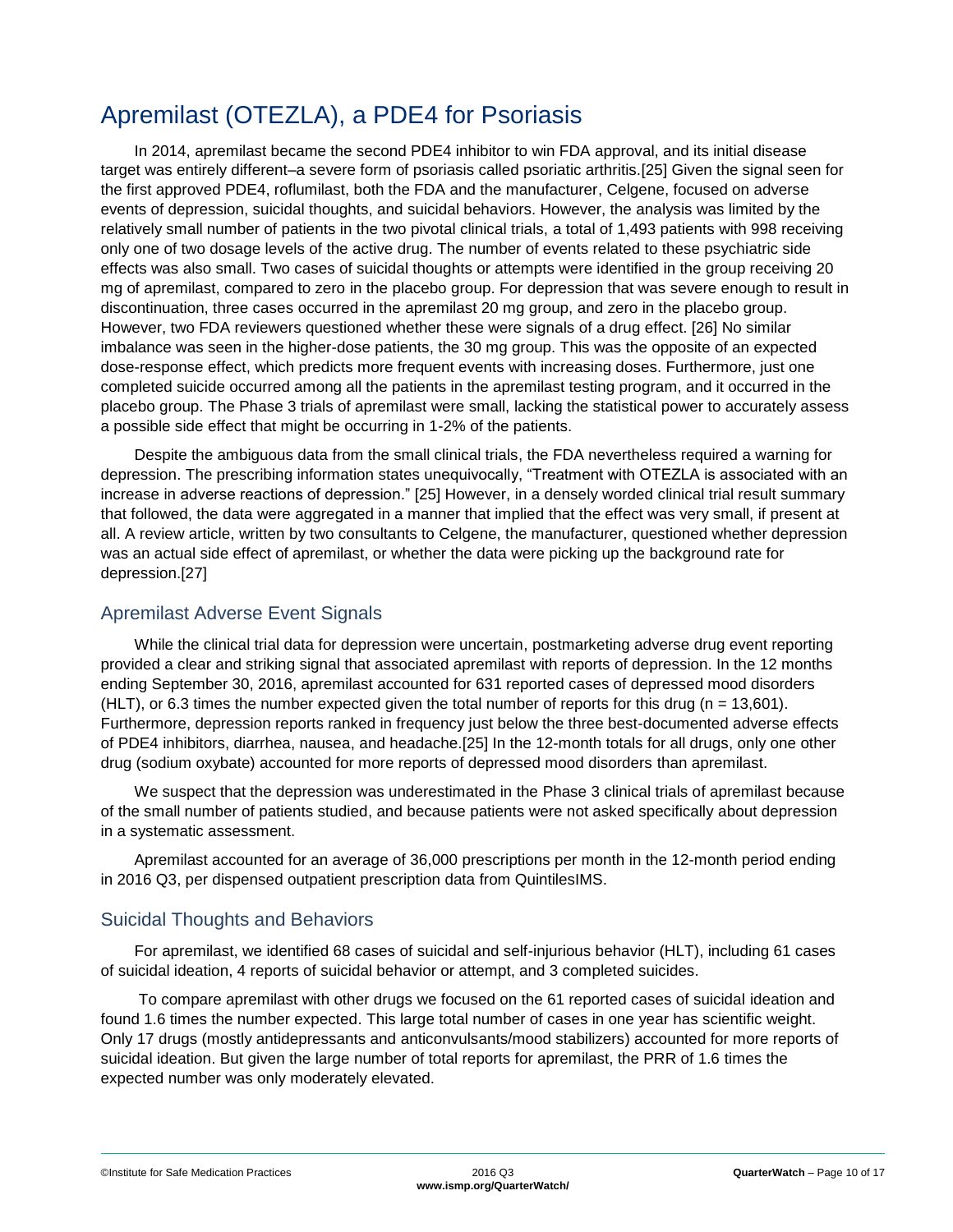#### Conclusions about PDE4 Drugs

The evidence shows that this new mechanism of action is linked to increased risk of depression, suicidal thoughts, and suicidal behaviors in two drugs targeting notably different medical conditions and not intended for psychiatric patients. In addition to mechanism of action, evidence was seen in clinical trials before approval that led to FDA-required warnings. Our new adverse drug event analysis confirms and extends that evidence from cases reported from a much larger patient population. There were also apparent differences between the two drugs we studied. Apremilast accounted for a strong signal for depression, with a smaller number and proportion of suicidal thoughts and behaviors. Roflumilast, on the other hand, had a stronger signal for suicidal thoughts and behaviors, and only a few postmarketing reports of depression ( $n = 6$ ).

### <span id="page-10-0"></span>A Suvorexant (BELSOMRA) Case

A striking report about a case involving both violence and suicide caused us to revisit the newest FDAapproved insomnia medication, suvorexant (BELSOMRA). We previously reviewed this drug in January 2016.[28] While normally QuarterWatch examines computer excerpts of adverse drug events which exclude narrative detail, this new case was reported directly to ISMP in response to our previous review, and we obtained informed consent and additional details to complete an event profile. In accord with ISMP policy, we also submitted the case to the FDA MedWatch program. These are the essential details:

*A 56-year-old married man who was an IT worker at an educational institution was prescribed suvorexant for insomnia and provided free sample packs with doses of 20 mg and a Merck patient brochure. Both the patient and his spouse noted that his mood became immediately unstable and he started making angry and aggressive comments to his spouse that were not characteristic of him. Because of his work schedule, he sometimes omitted doses, following the instructions not to take suvorexant unless he could remain in bed for 7 hours. On the days after he missed a dose, the emotional effects were so substantial that he raised the issue with his doctor, but no changes were made in his treatment. On a Saturday in June 2016, the patient had missed a dose. That evening, he and his spouse were being 'goofy' playing with a stuffed animal. Suddenly he "flipped out on me and smacked me. He back handed me on the side of the head," according to the spouse. "This was totally not my husband," she said. This was also not behavior she would tolerate, she said. The next Wednesday after not speaking to each other for the interim, he asked, "Is our marriage in trouble?" A few hours later he went to a shed behind the house with a gun and called 911 to say there was going to be a suicide. Shortly after police arrived he killed himself with gunshot wound to head. His records showed that he had consumed suvorexant for a total of 13 nights over 26 days.*

#### Similar Key Features

This case shared several key features with cases reported for another drug we have examined in depth, the smoking cessation aid varenicline (CHANTIX). In a peer-reviewed publication [29] we identified these key features in 26 cases involving anger/aggression/violence and suicidality in patients trying to stop smoking using varenicline: 1) An inexplicable and unprovoked event; 2) a victim who was anyone nearby; 3) early onset of symptoms, sometimes with the first doses; and 4) ended in suicidal acts in 45% of cases.

In addition, there were differences between the suvorexant and varenicline cases, including a different molecule, a different mechanism of action, and a different patient population. In this suvorexant case, the emotional changes often occurred on days the patient did not take the drug. However, to assess whether the drug (or some other unknown factor) might have been responsible for this tragic event requires examining these questions: 1) Is the effect plausible from the mechanism of action? 2) Were signals seen in clinical trials where all patients are systematically observed? 3) Were additional cases reported as adverse drug events?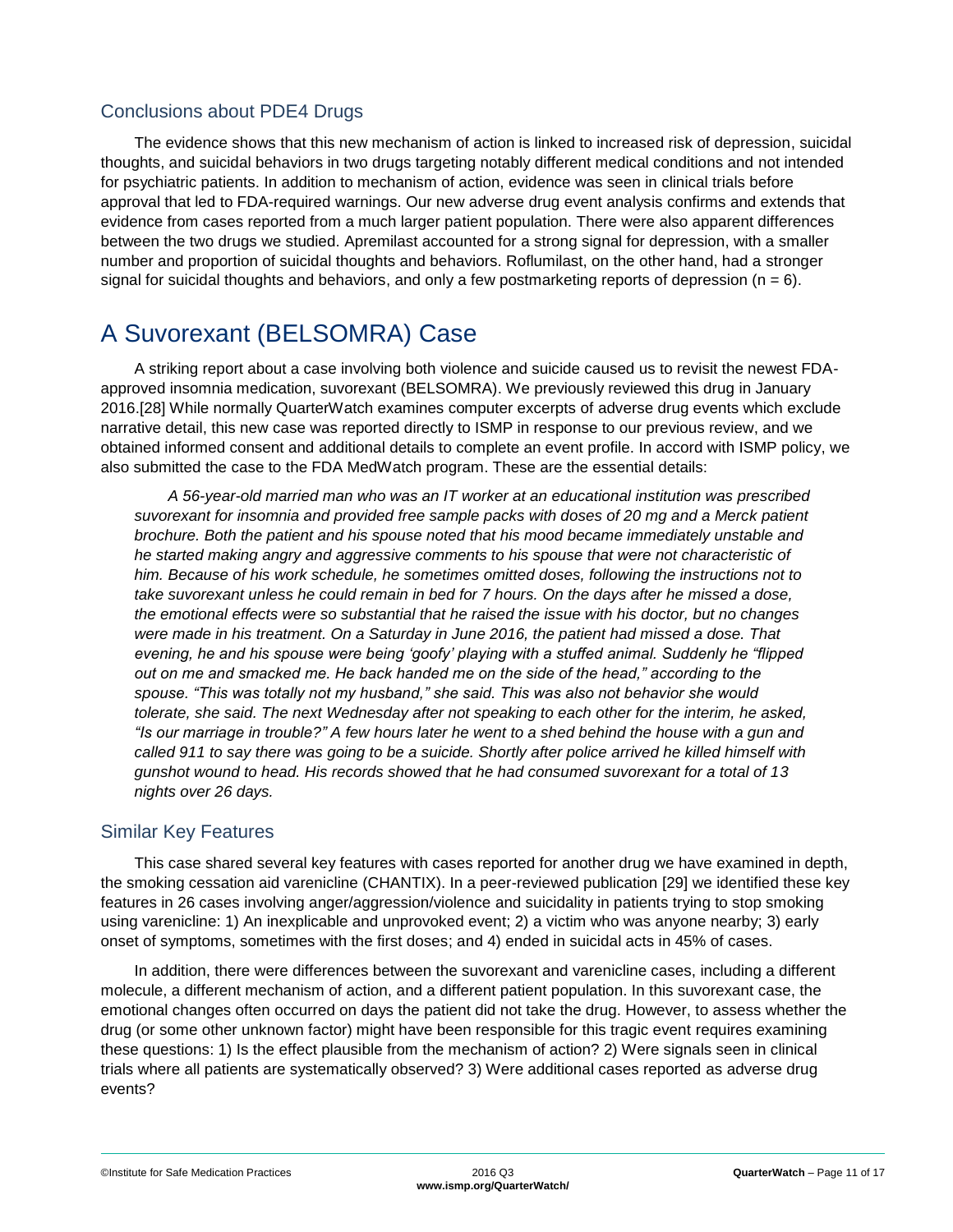#### Mechanism of Action

Suvorexant was the first drug to be approved that blocked signals from two newly discovered neurotransmitters called orexins.[30] A small number of specialized orexin neurons (around 50,000-80,000) are thought to emit wakefulness signals in the complex cycle of sleep and waking that involves numerous other neurotransmitters, notably dopamine. At night, blocking these wakefulness signals was intended to promote sleep. Dopamine, in turn, is involved in the regulation of sleep, mood, memory, appetite, blood pressure, muscle movements, and sexual functions.[31] One effect of varenicline is to trigger the release of dopamine, and this drug's most frequent psychiatric side effects involve sleep abnormalities. While the mechanisms by which more than 100 known neurotransmitters interact with each other and influence behavior are poorly understood, the available information makes plausible the possibility that suvorexant could cause dangerous or suicidal behaviors in some patients.

#### Clinical Trials Evidence

The possibility that suicidal thoughts and behaviors might result from a new kind of psychoactive drug was understood by both the FDA and Merck, the manufacturer of suvorexant. In most clinical trials, possible adverse effects are spontaneously volunteered by a patient in response to a vague general question, "Has there been any change in your health since the last visit?" This technique has been shown to underestimate the incidence of side effects by 50-60% or more, compared to specifically asking every patient using some form of a checklist.[32] [33] Starting in 2010, for some suspect drugs the FDA started requiring a specific symptom checklist for suicidal thoughts and behaviors, an instrument called the Columbia Classification Algorithm for Suicide Assessment (C-CASA).[12] Using this instrument in three clinical trials of a higher-thanapproved (30-40 mg) dose of suvorexant, eight patients reported suicidal ideation, compared to none on placebo.[34] However, no cases were reported among suvorexant patients taking a lower, 20 mg dose. An FDA reviewer also noted that the suvorexant efficacy trials excluded patients taking antidepressants or with depression symptoms.[35]

The FDA review briefly noted one suvorexant case with many similarities to the case described above, notably that the event occurred on the day after a missed dose and involved both anger/aggression and suicidal thoughts:

*A 54-year old female (AN 12362) reported suicidal ideation on Day 91; she had missed Day 90 dose and had been on suvorexant HD [high dose]. After an argument with her daughter, she felt like she wanted to die but had no intention of acting on the thought.*[34]

There was no information available on the duration of suicidal ideation in this case.

Another FDA review reported an additional case related to discontinuation of suvorexant:

*In a Phase I drug interaction trial (P026), a 21-year-old female without a prior history of suicidal ideation, reported suicidal ideation 4 days after the final dose of trial treatment, suvorexant 40 mg plus paroxetine 20 mg. The event lasted 10 days and was designated mild in intensity.* [35]

At the time of approval in 2014, the prescribing information included a cautiously worded warning, "Depression: worsening of depression or suicidal thinking may occur. Risk increases with dose." [36] The Medication Guide for patients warned that patients may experience "more outgoing or aggressive behavior than normal…or worsening of depression and suicidal thoughts or actions," and urged them to inform their doctor if they had a history of depression, mental illness, or suicidal thoughts.

#### Adverse Event Data

We analyzed 2,290 adverse reports for suvorexant, covering the 12 months ending 2016 Q3. This total showed 40 cases of suicidal or self-injurious behavior (HLT), including 19 cases of suicidal ideation, 11 cases of attempted suicide, and 8 completed suicides. In addition, 38 cases described depressed mood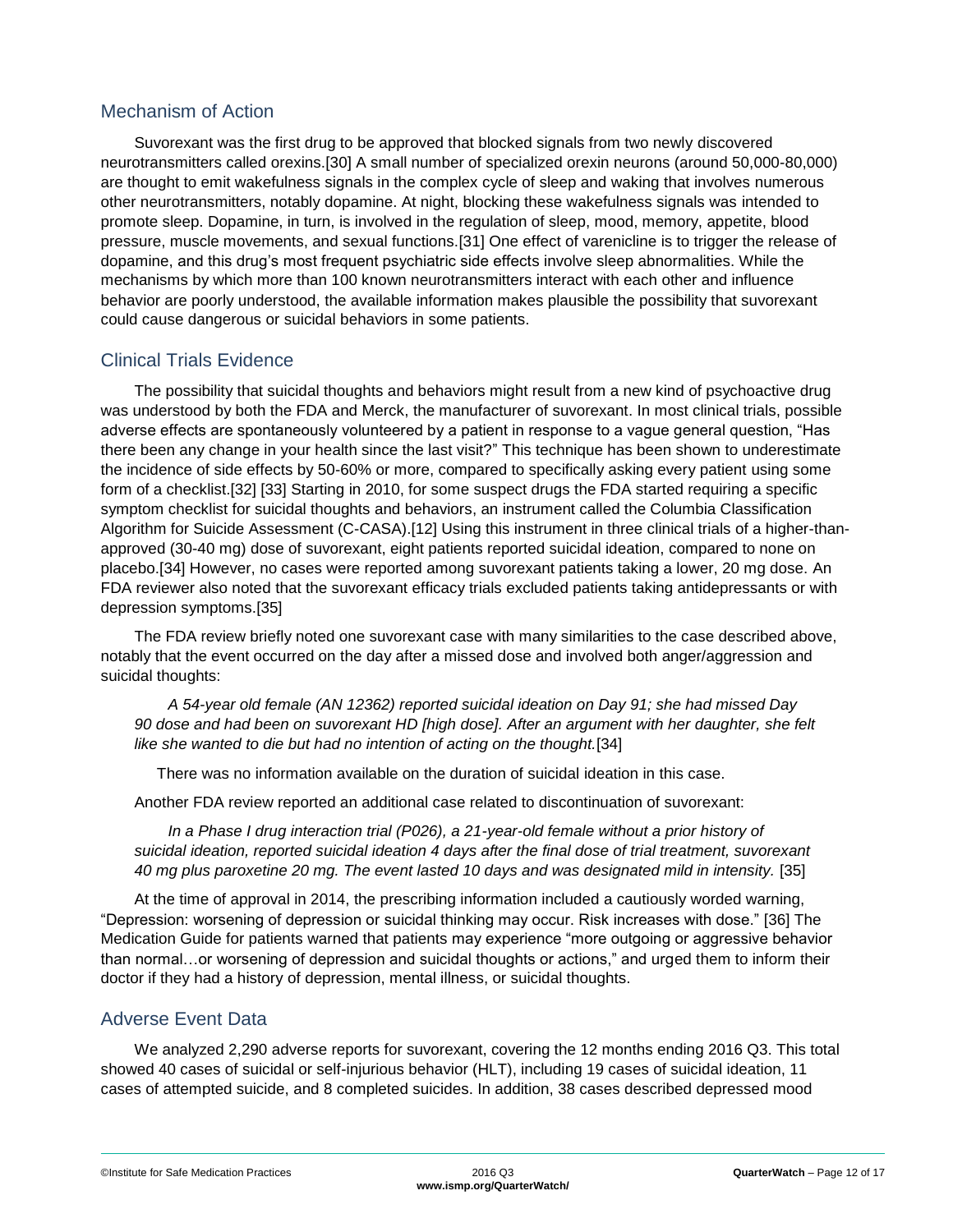disorders and disturbances. Narrative information was not available to assess whether these events had similarities to the three specific cases reviewed.

As for the previous drugs, we used reports of suicidal ideation for comparison with other drugs. The 19 suicidal ideation cases occurred 3.1 times more frequently than expected given the total number of reports for suvorexant.

During our one-year study period suvorexant accounted for a mean of 49,000 prescriptions per month, according to data from QuintilesIMS. We would expect the total number of patients exposed to be substantially higher for three reasons. (1) As previously shown, patients frequently complained the drug was ineffective, [28] likely increasing medication stops; (2) The totals did not include free samples, as in the reported suicide case; (3) As with the other drugs, patients might have started or stopped the medication during the study period.

#### **Conclusions**

The link between suvorexant and suicidal thoughts and behaviors is plausible based on mechanism of action, at least partially confirmed in clinical trials, with further evidence from postmarketing FAERS reports. We have less evidence–but some specific cases–that anger/aggress/violence and suicidal behaviors sometimes occur when patients miss a dose of suvorexant, even if following safety instructions not to take it unless 7 hours remain before planned awakening. Another possibility is that with a 12-hour terminal half-life and some accumulation with continued use,[28] high-dose suvorexant could remain active during waking hours even a day later, or be a withdrawal reaction. We recommend the FDA and Merck re-examine the available case records to assess possible psychiatric discontinuation effects.

#### Manufacturer Views

We provided preliminary summaries of our data on suicidal behaviors to the three manufacturers of the drugs examined in this report. Merck told us, "The review of postmarketing reports in Merck's global safety surveillance database are consistent with the data observed in the suvorexant clinical development program, with no evidence of a new or emerging signal regarding suicidal behavior."

## <span id="page-12-0"></span>Adequacy of Current Warnings

Warnings about depression, suicidal thoughts, and suicidal behaviors are important for drugs used to treat medical conditions unrelated to psychiatric disorders such as psoriasis and COPD. Without a warning, many patients experiencing a sudden change in mood or behavior not typical of them would never suspect the drug prescribed for a respiratory or skin problem. Without a warning, a physician hearing a patient report of an unexpected mood change might disregard the drug as a possible suspect. Therefore, we examined the FDA-approved physician prescribing information and any available Medication Guide for patients. Table 2 provides a summary:

| Table 2. Current warnings about depression, suicidal<br>thoughts, and behaviors |           |           |            |  |  |  |
|---------------------------------------------------------------------------------|-----------|-----------|------------|--|--|--|
|                                                                                 | Physician | Patient   | Postmarket |  |  |  |
|                                                                                 | warning   | warning*  | update     |  |  |  |
| Roflumilast (DALIRESP)                                                          | Yes       | Yes       | No         |  |  |  |
| Apremilast (OTEZLA)                                                             | Yes       | <b>No</b> | No         |  |  |  |
| Suvorexant (BELSOMRA)                                                           | Yes       | Yes       | Nο         |  |  |  |

It was encouraging to discover that for all three drugs studied, the prescribing information provided a warning for physicians displayed with reasonable prominence and not buried in a long list of possible adverse events.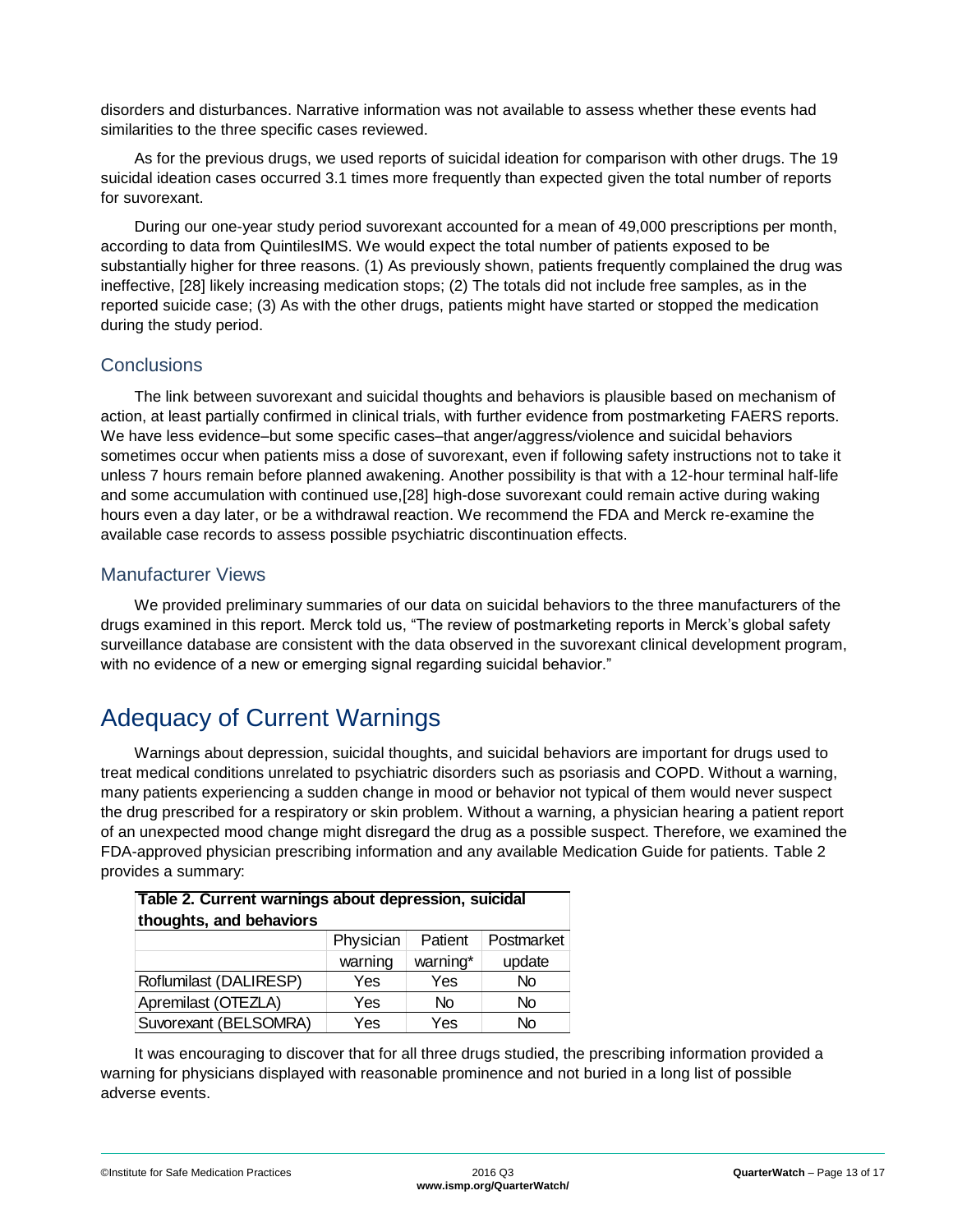The information for patients was mixed. The clearest and most complete warning was in the Medication Guide for AstraZeneca's roflumilast. Its first listed item began "DALIRESP may cause mental health problems including suicidal thoughts and behaviors" and provided six specific examples. We were unable to identify any Medication Guide for apremilast. However, the Otezla web site (www.otezla.com) contained a prominent home page warning: "Otezla is associated with an increase in adverse reactions of depression." The Medication Guide for suvorexant had a warning for patients but it was not prominent, being listed in the eighth section of the guide after admonitions not to drink alcohol and daytime sleepiness. We recommend that all three drugs have Medication Guide warnings for patients similar to those provided for roflumilast.

# <span id="page-13-0"></span>**References**

- 1. FDA Adverse Events Reporting System (FAERS) : Latest Quarterly Data Files (2016) Food and Drug Administration web site. URL: http://www.fda.gov/Drugs/GuidanceComplianceRegulatoryInformation/Surveillance/AdverseDrugEffects/ ucm082193.htm. Accessed 23 September 2016.
- 2. Code of Federal Regulations Title 21 314.80 Postmarketing reporting of adverse drug experiences (2011) Food and Drug Administration. URL: http://www.accessdata.fda.gov/scripts/cdrh/cfdocs/cfcfr/CFRSearch.cfm?fr=314.80. Accessed 10 January 2017.
- 3. MedDRA MSSO (2016) Introductory Guide MedDRA Version 19.1 Chantilly, VA: MedDRA Maintenance and Support Services Organization.
- 4. MedDRA MSSO (2016) Introductory Guide for Standardised MedDRA Queries (SMQs) Version 19.1 Chantilly, VA: MedDRA Maintenance and Support Services Organization.
- 5. Unified Medical Language System: RxNorm (2014) National Library of Medicine. URL: http://www.nlm.nih.gov/research/umls/rxnorm/. Accessed 23 April 2014.
- 6. Evans SJ, Waller PC, Davis S (2001) Use of proportional reporting ratios (PRRs) for signal generation from spontaneous adverse drug reaction reports. Pharmacoepidemiol Drug Saf 10: 483–486.
- 7. Mielke CH, Kaneshiro MM, Maher IA, Weiner JM, Rapaport SI (1969) The standardized normal Ivy bleeding time and its prolongation by aspirin. Blood 34: 204–215.
- 8. Moore TJ, Cohen MR, Mattison DR (2014) Dabigatran, bleeding, and the regulators. BMJ 349: g4517.
- 9. Prescribing information for ELIQUIS apixaban tablet, film coated [package insert] (2016) Princeton, NJ: E.R. Squibb & Sons.
- 10. Moore TJ, Furberg CD, Mattison DR, Cohen MR (2015) QuarterWatch 2014 Quarters 3-4: Annual Report Issue Institute for Safe Medication Practices. URL: http://www.ismp.org/QuarterWatch/pdfs/2014Q4.pdf.
- 11. Teicher MH, Glod C, Cole JO (1990) Emergence of intense suicidal preoccupation during fluoxetine treatment. Am J Psychiatry 147: 207–210.
- 12. Guidance for Industry: Suicidal Ideation and Behavior: Prospective Assessment of Occurrence in Clinical Trials (2012) . URL: https://www.fda.gov/drugs/guidancecomplianceregulatoryinformation/guidances/ucm315156.htm. Accessed 24 March 2017.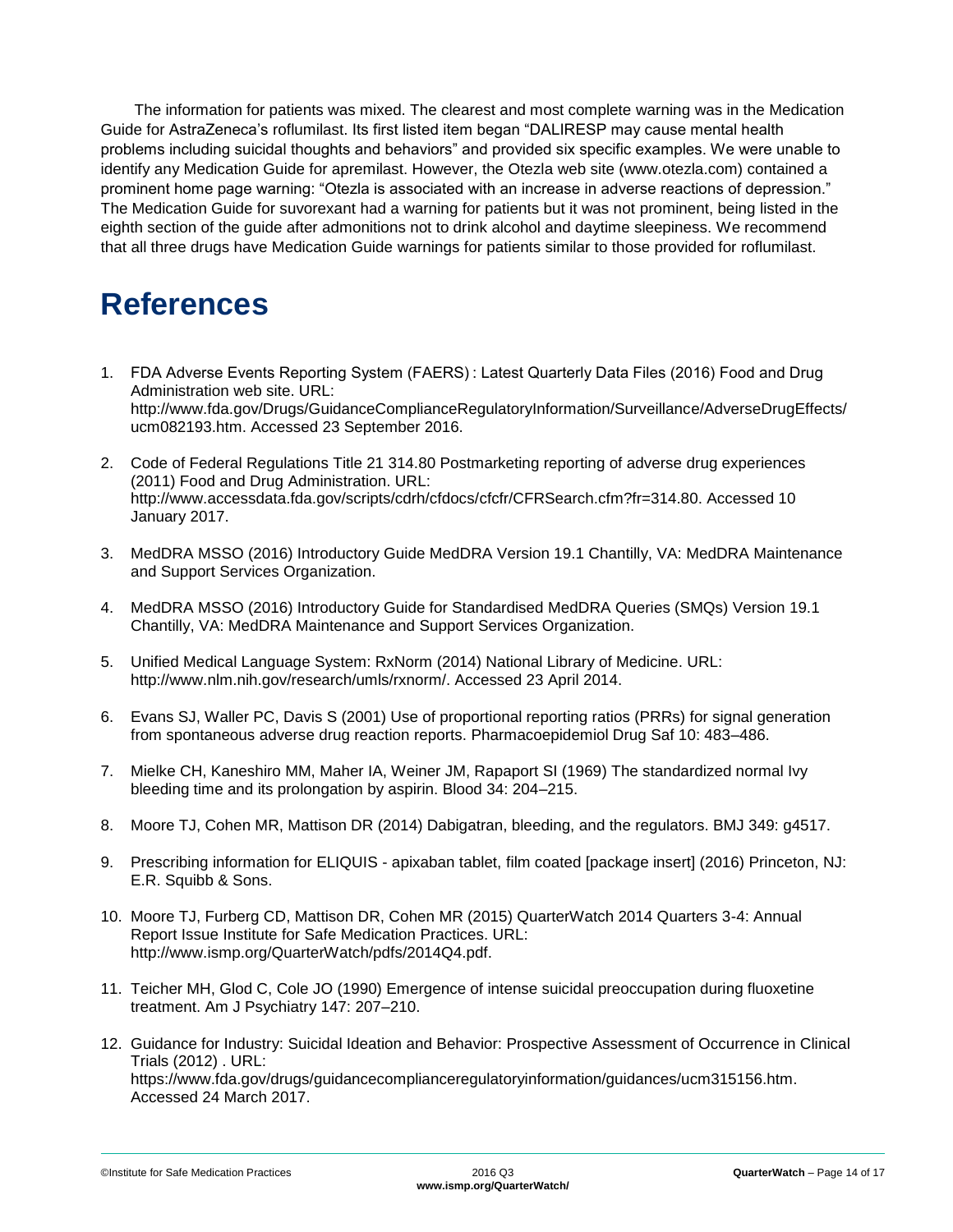- 13. Moore TJ, Furberg CD, Glenmullen J, Maltsberger JT, Singh S (2011) Suicidal behavior and depression in smoking cessation treatments. PloS One 6: e27016.
- 14. Friedman RA (2014) Antidepressants' Black-Box Warning 10 Years Later. N Engl J Med 371: 1666– 1668.
- 15. FDA Drug Safety Communication: FDA revises description of mental health side effects of the stopsmoking medicines Chantix (varenicline) and Zyban (bupropion) to reflect clinical trial findings (2016) Food and Drug Administration web site. URL: https://www.fda.gov/Drugs/DrugSafety/ucm532221.htm. Accessed 24 March 2017.
- 16. Lazar MA, Birnbaum MJ (2016) Principles of Hormone Action. Willaims Textbook of Endocrinology 13th Edition. Boston, MA: Elsevier.
- 17. Nehlig A, Daval JL, Debry G (1992) Caffeine and the central nervous system: mechanisms of action, biochemical, metabolic and psychostimulant effects. Brain Res Brain Res Rev 17: 139–170.
- 18. Zhu J, Mix E, Winblad B (2001) The Antidepressant and Antiinflammatory Effects of Rolipram in the Central Nervous System. CNS Drug Rev 7: 387–398.
- 19. Prescribing information for VIAGRA sildenafil citrate tablet, film coated [package insert] (2015) New York, NY: Pfizer Inc.
- 20. Barad M, Bourtchouladze R, Winder DG, Golan H, Kandel E (1998) Rolipram, a type IV-specific phosphodiesterase inhibitor, facilitates the establishment of long-lasting long-term potentiation and improves memory. Proc Natl Acad Sci U S A 95: 15020–15025.
- 21. Normann C, Berger M (2008) Neuroenhancement: status quo and perspectives. Eur Arch Psychiatry Clin Neurosci 258 Suppl 5: 110–114.
- 22. Sarro X (2010) Clinical Review NDA 22-522 Roflumilast Silver Spring, MD: Food and Drug Administration, Center for Drug Evaluation and Research.
- 23. Prescribing information for DALIRESP roflumilast tablet [package insert] (2016) Wilmington, DE: AstraZeneca Pharmaceuticals.
- 24. DAXAS (roflumilast) in Chronic Obstructive Pulmonary Disease: FDA Advisory Committee Briefing Document (2010) Jersey City, NJ: Forest Research Institute.
- 25. Prescribing Information for OTEZLA apremilast tablet, film coated [package insert] (2016) Summit, NJ: Celgene Corporation.
- 26. Kronstein PD (2014) Consultative Review and Evaluation of Clinical Data DPP Consult # 11,411 Otezla (apremilast; NDA 205437) Silver Spring, MD: Food and Drug Administration, Center for Drug Evaluation and Research.
- 27. Gooderham M, Papp K (2015) Selective Phosphodiesterase Inhibitors for Psoriasis: Focus on Apremilast. BioDrugs Clin Immunother Biopharm Gene Ther 29: 327–339.
- 28. Moore TJ, Furberg CD, Mattison DR, Cohen MR (2016) QuarterWatch 2015 Quarters 1-2: Signals for suvorexant, changes in opioid use, and update on new diabetes drugs Institute for Safe Medication Practices. URL: http://www.ismp.org/QuarterWatch/pdfs/2015Q2.pdf.
- 29. Moore TJ, Glenmullen J, Furberg CD (2010) Thoughts and acts of aggression/violence toward others reported in association with varenicline. Ann Pharmacother 44: 1389–1394.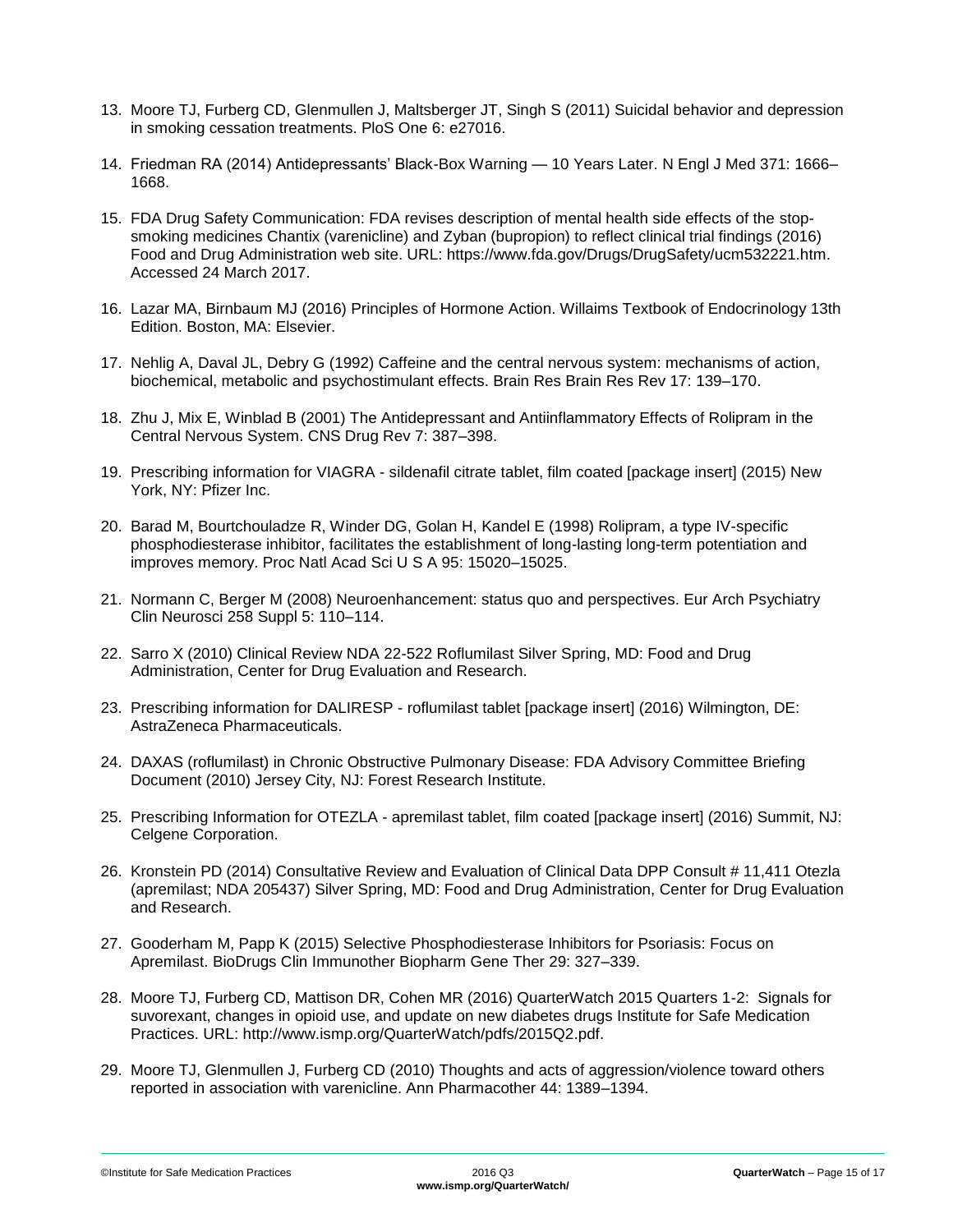- 30. Scammell TE, Winrow CJ (2011) Orexin receptors: pharmacology and therapeutic opportunities. Annu Rev Pharmacol Toxicol 51: 243–266.
- 31. Beaulieu J-M, Gainetdinov RR (2011) The physiology, signaling, and pharmacology of dopamine receptors. Pharmacol Rev 63: 182–217.
- 32. Lieberman JA, Stroup TS, McEvoy JP, Swartz MS, Rosenheck RA, et al. (2005) Effectiveness of antipsychotic drugs in patients with chronic schizophrenia. N Engl J Med 353: 1209–1223.
- 33. Friedman LM, Furberg CD, DeMets D, Reboussin DM, Granger CB (2015) Fundamentals of Clinical Trials 5th ed. 2015 edition. Springer.
- 34. Illoh K (2013) Clinical Review NDA 204569 Suvorexant, MK-4305 Silver Spring, MD: Food and Drug Administration, Center for Drug Evaluation and Research.
- 35. Farkas R (2013) Cross-Discipline Team Leader Review NDA 204569 Established Name: suvorexant Silver Spring, MD: Food and Drug Administration, Center for Drug Evaluation and Research.
- 36. Prescribing Information for BELSOMRA suvorexant tablet, film coated [package insert] (2016) Whitehouse Station, NJ: Merck Sharp & Dohme Corp.